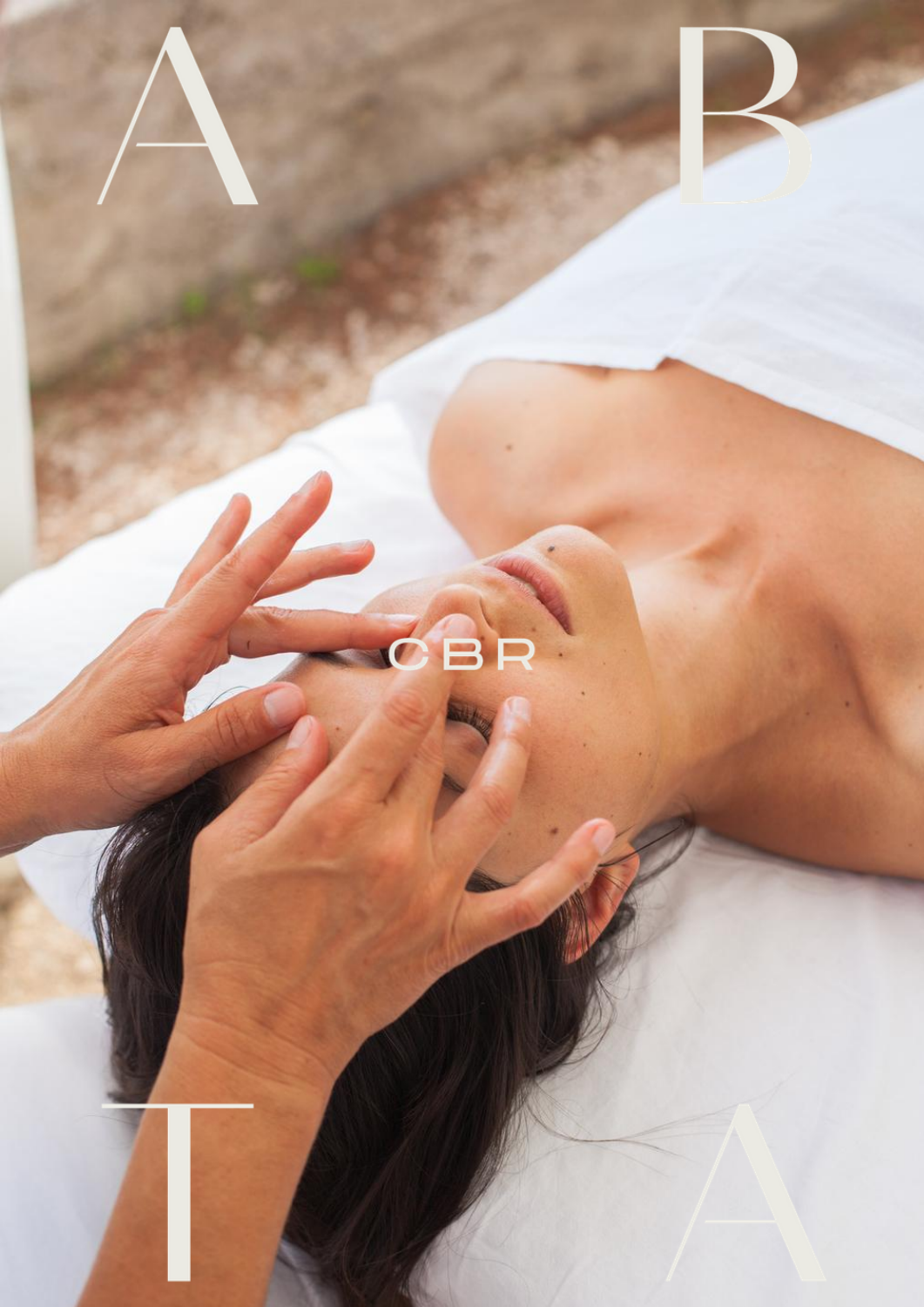## A career that'll take you places.

## International Diploma Courses

A career in beauty and makeup allows you to work anywhere in the world. ABTA is a member of many global associations which means when you train with us you can gain international recognised qualifications. We train you with both national and international syllabus, so that your new skills and standards will allow you to sit for international examinations on beauty therapies and make-up artistry right after you have completed the training with us. This is exclusive to ABTA full time students only.

We will help you get ready for your international examinations (conducted by international examiner from overseas), so that you can receive an international diploma and/or certificate. Your global passport, so you can work anywhere you want around the globe.

| <b>ABTA</b> course                 | International qualifications award         | Training &             |
|------------------------------------|--------------------------------------------|------------------------|
|                                    |                                            | <b>Preparation Fee</b> |
| Diploma of Beauty Therapy          | CIDESCO Diploma in Beauty Therapy          | \$1600                 |
| SHB50115                           | ITEC Diploma for Beauty Specialists        | Free of charge         |
| Diploma of Screen and Media        | ITEC Certificate in Makeup                 | Free of charge         |
| - Specialist Make-up Services      | <b>ITEC Certificate in Business</b>        |                        |
| <b>CUA51015</b>                    |                                            |                        |
| Certificate IV in Beauty Therapy   | <b>ITEC Diploma for Beauty Specialists</b> | Free of charge         |
| SHB40115                           |                                            |                        |
| Certificate III in Beauty Services | ITEC Certificate in makeup                 | Free of charge         |
| SHB30115                           | <b>ITEC Certificate in Manicure and</b>    |                        |
|                                    | <b>ITEC Certificate in Waxing</b>          |                        |
| Certificate II in Retail Cosmetics | <b>ITEC Certificate in Makeup</b>          | Free of charge         |
| SHB20116                           |                                            |                        |
| Manicure and Pedicure (short       | ITEC Certificate in Manicure and Pedicure  | Free of charge         |
| course)                            |                                            |                        |
| Make-up I (short course)           | <b>ITEC Certificate in Makeup</b>          | Free of charge         |
| Basic Waxing (short course)        | <b>ITEC Certificate in Waxing</b>          | Free of charge         |

\* Internationally recognised qualifications will be awarded upon successful completion of international examinations

The Training and preparation fee includes all the theoretical & practical training, pre-assessments, handouts, use of all equipment & products in the Academy. This fee does not include the International Examination Fee. Separate examinations are held for CIDESCO and ITEC diplomas. The International Examination Fees are payable prior to exam-booking, the total amount varies depending on the number of qualifications you are sitting for, please contact us for more information.

## Your beautiful future awaits.

info@abtaedu.com 02 6285 4255 abtaedu.com